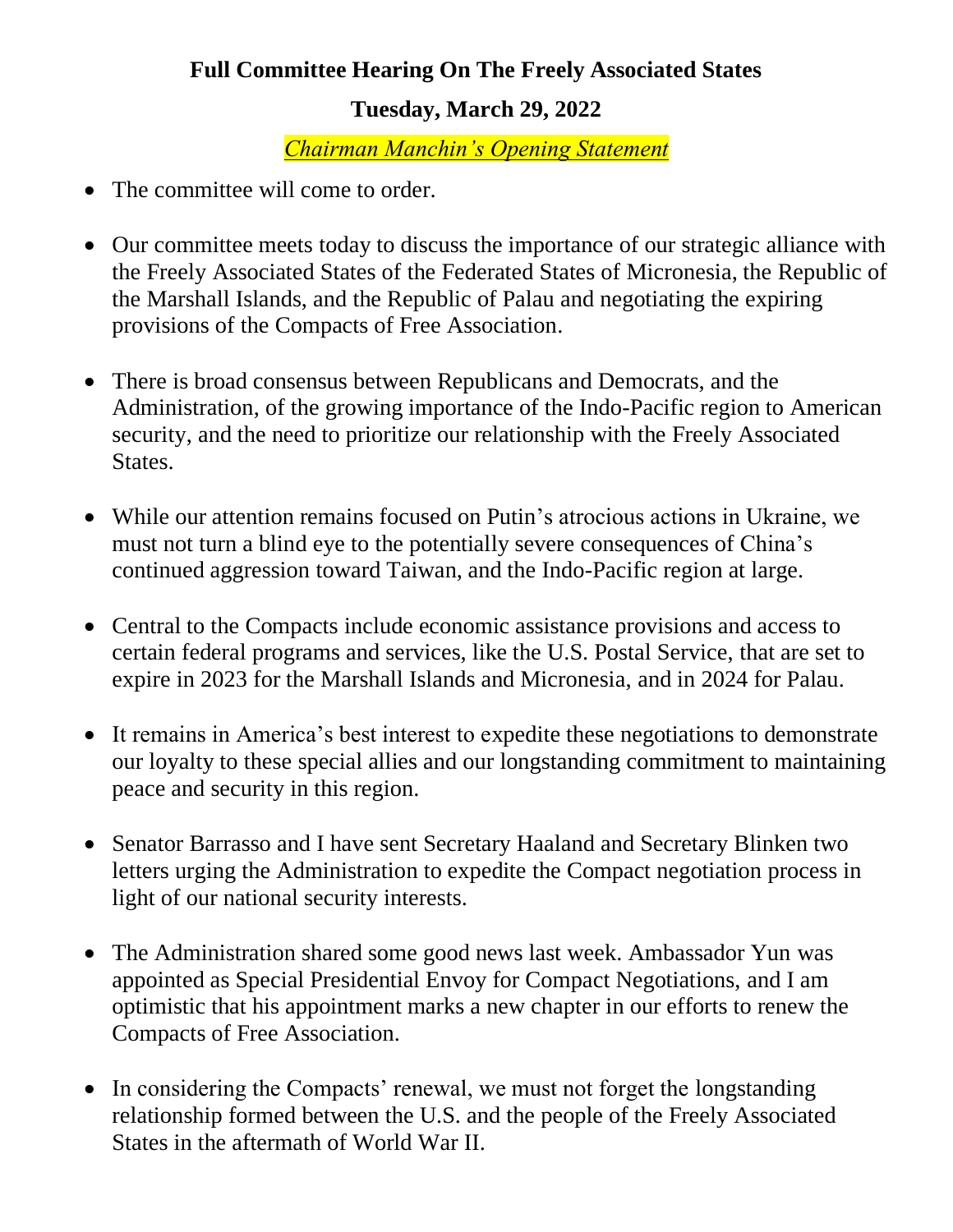- The Compacts of Free Association emerged as an extension of a United States— United Nations trusteeship agreement, which recognized the strategic importance of the Pacific Islands.
- It allowed the United States to establish an unrestricted military presence on the islands and in the surrounding waters, which cover an area larger than the continental United States, to prevent future aggression in the region.
- In return, the trusteeship obligated the United States to foster the economic development and self-sufficiency of the islands, and to promote the well-being of their people.
- The U.N. trusteeship eventually dissolved, replaced by the Compacts of Free Association, which allows the United States to maintain defense and security rights in exchange for economic assistance to the Marshall Islands, Micronesia and Palau.
- Today, the Freely Associated States' economies face immense challenges, including limited natural and human resources, remote locations, poor infrastructure, pandemic recovery and assorted environmental issues.
- All three nations rely on the key services and financial assistance we have provided under the Compacts for over 35 years.
- The Compacts are scheduled to have provided \$2.5 billion to the Marshall Islands by 2023, \$3.7 billion to Micronesia by 2023, and \$803 million to Palau by 2024.
- Compact funding has primarily supported healthcare and education in the Freely Associated States, but it has also helped fund infrastructure projects, disaster response and recovery, and more.
- To put it plainly, we cannot afford to abandon the Freely Associated States, nor our strategic military presence in the Indo-Pacific, given the threat of our current adversaries.
- China has long been leveraging its economic power to undermine the autonomy of countries throughout the Pacific region by offering easy money, then applying coercive economic policies.